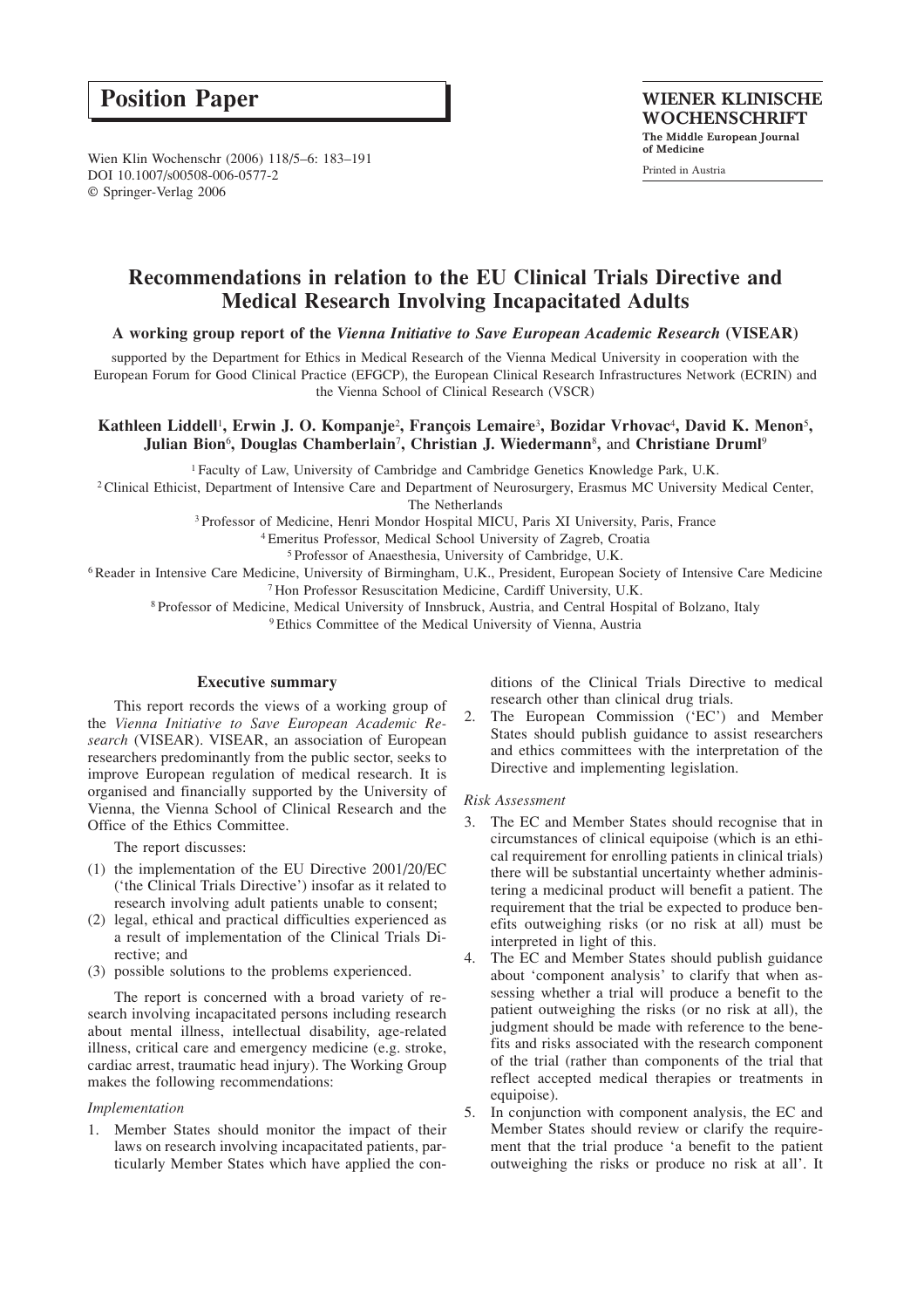should allow a protocol to include non-therapeutic components (e.g. scans, chart checks, blood tests) of no benefit to the individual, provided they represent no more than minimal risk, are minimised and proportionate to the knowledge gained.

- 6. When national legislation implementing the Directive covers more than clinical drug trials, Member States should ensure it permits research with no therapeutic benefit for the individual, provided it poses them no more than minimal risk (for example observational studies, research using human tissue samples or health records, and pathophysiological research).
- 7. Researchers should document instances when nontherapeutic research has been unwisely prohibited by inappropriate implementation or extension of the Directive.
- 8. The EC and Member States should support ethical and legal research to develop guidelines for difficult risk comparisons.

#### *Ethics Committee Review*

- 9. The EC and Member States should increase the resources available for Ethics Committees to secure members or advisors with specialist knowledge relevant to clinical trials with incapacitated patients.
- 10. The EC and Member States should develop centralised bodies, guidelines and records of precedent decisions for ethics committees to increase the efficiency, consistency and predictability of their decisions.

## *Revocation of Consent*

11. The EC and Member States should clarify the extent of a legal representative's power to revoke the individual's participation in a clinical trial with reference to the future analysis for research purposes of data or tissue already collected.

## *Permitted Investigations*

12. Ethics committees should ensure that they interpret the phrase 'research…directly related to a life-threatening or debilitating clinical condition' appropriately, and not too narrowly. The interpretation should permit research in non-neurological conditions accompanied by incapacity, research in settings where incapacity is the consequence of essential therapy, research that addresses the common complications of incapacitating conditions, and research to improve methods of supportive therapy.

#### *Legal Representatives for Proxy Consent*

13. Further legal research should be undertaken to ascertain the definitions of 'legal representative' that apply in Member States. This could be used as a resource to ensure the lawfulness of international trials; for the basis of public debates and discussion papers discussing whether to broaden current definitions; and to analyse the extent to which current definitions cause problems for research about emergency and critical illness.

#### *Emergency and Critical Illness Research*

14. Article 5(a) of the Directive should be construed purposively or amended if necessary (by extension, waiver or deferral) to permit and harmonise emergency

research involving incapacitated persons where treatment must be commenced as a matter of urgency.

15. Member States should implement systems for legal representation that are compatible with critical illness research. Countries which ordinarily rely on court appointed representatives should check the system is making timely appointments. Countries which usually rely on family members to act as legal representatives should permit decisions to be made by other persons (unconnected with the research) when family members are too stressed to decide, or should waive or defer the consent requirement.

## **Report**

#### *Introduction*

A parallel working group of VISEAR convened in Vienna to discuss clinical trials including patients who are not able to consent. Its objective was to debate:

- (1) the implementation of the EU Directive 2001/20/EC ('the Clinical Trials Directive') insofar as it related to research involving adult<sup>1</sup> patients unable to consent;
- (2) legal, ethical and practical difficulties experienced as a result of implementation of the Clinical Trials Directive; and
- (3) possible solutions to the problems experienced.

The meeting was concerned with a broad variety of research involving incapacitated persons including research about mental illness, intellectual disability, agerelated illness, critical care and emergency medicine (e.g. stroke, cardiac arrest, traumatic head injury).

The following people were present at the parallel session or contributed by correspondence:

Christian J. Wiedermann (Chair) (Austria/Italy)

- Kathy Liddell (Rapporteur) (UK)
- Erwin Kompanje (Netherlands)
- Bozidar Vrhovac (Croatia)
- François Lemaire (France)
- David Menon (UK)
- Julion Bion (UK)
- Douglas Chamberlain (UK)
- Christiane Druml (Austria)

Apologies were received from Heiner Raspe (Germany).

#### *Fundamental ethical considerations*

The working group framed its discussion in light of four significant points about the public interest:

- (a) Science, scientists, research and researchers should strive to serve the public interest, not their own interests.
- (b) Incapacitated patients involved in research exercises are highly vulnerable and in need of protection. It is in the public interest that regulatory standards and procedures safeguard their rights, freedoms and interests.
- (c) It is in the public interest to challenge therapeutic methods through research, in order to create the necessary evidence base for improving current clinical

 $<sup>1</sup>$  The participation of children in clinical trials was be-</sup> yond the remit of the working party.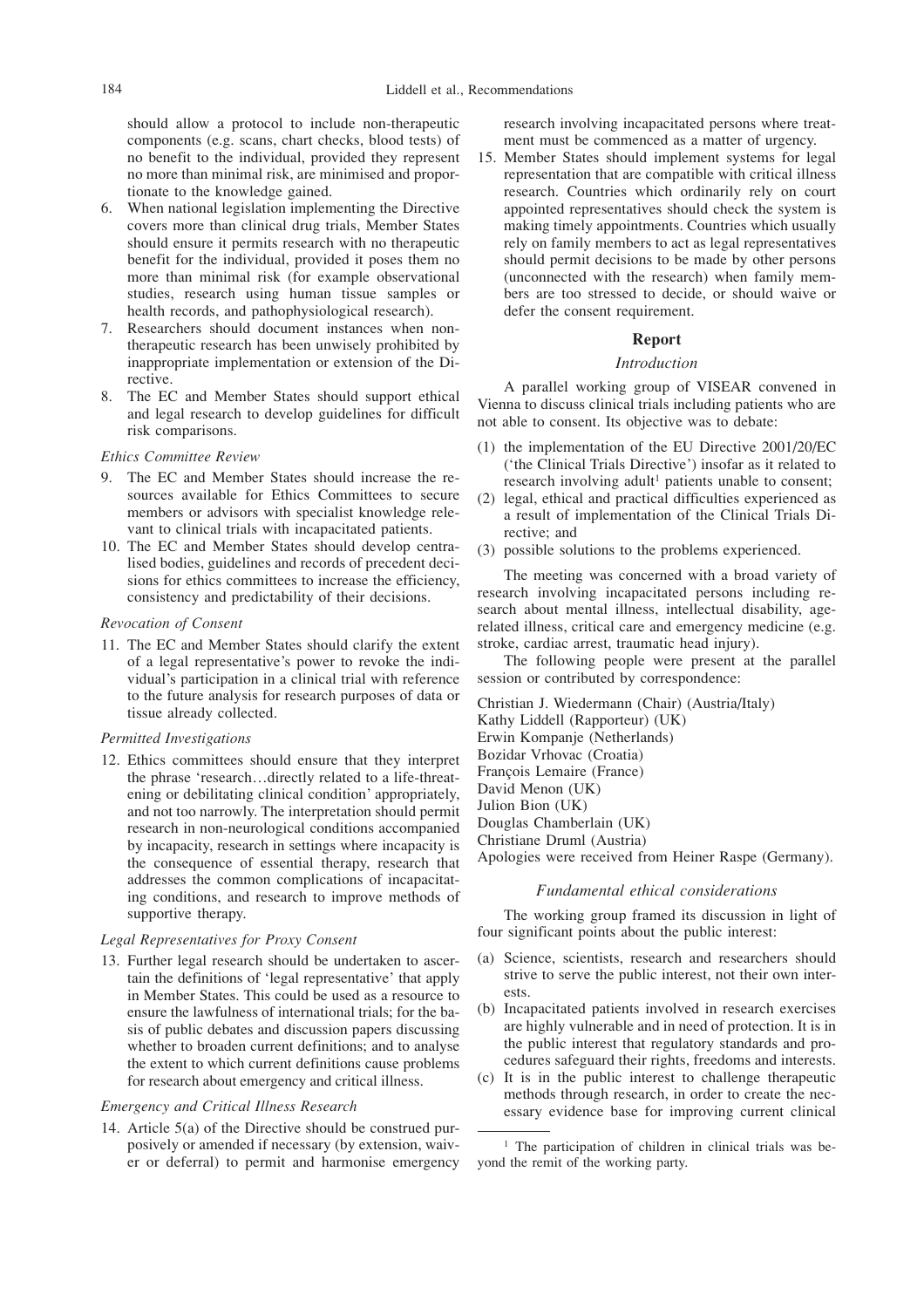practice, both by finding new treatments, and by discarding ineffective and dangerous therapies.

(d) Research produces generalised knowledge to improve prophylactic, diagnostic and therapeutic procedures, and the understanding of the aetiology and pathogenesis of diseases [1]. This should not be denied to the population of incapacitated patients. Where this progress cannot be achieved except by involving incapacitated persons in research, it is in the public interest *and in the interest of incapacitated* patients that such research should not be unduly impeded.

Summarising these points, it is in the public interest and researchers' interests to establish a regulatory framework that balances the need to control research involving incapacitated patients with the need to facilitate it where important research objectives cannot be achieved by other means (e.g. research with competent adults, tissue cultures, simulations, or animals).

## *Implementation of the Clinical Trials Directive in specific countries*

Article 5 of the EU Directive 2001/20/EC (the 'Clinical Trials Directive') directs Member States to implement laws that prohibit clinical trials on incapacitated adults, except where certain conditions are met. Passed in 2001, it was due for implementation in 2004. The steps taken in this regard by Member States are described by Lemaire et al. [2]. Since the publication of that article, we understand that implementation has occurred in all Member States, but that considerable variance remains. For example, we understand that research with incapacitated patients is much more difficult in Germany, where the law insists that the research should directly benefit the individual. In the UK, debates continue in relation to emergency research, and across all nations there is still much debate about ethics committees' decisions on research with incapacitated persons. Some Member States have implemented Article 5 of the Directive in relation to clinical drug trials only (as was intended), retaining separate laws for research on medical devices, research using human tissue or health records, and pathophysiological research. In contrast, other Member States have extended the stringent conditions of the Directive beyond clinical drug trials, which exacerbates the problems noted below. Some Member States have tried to interpret the Directive strictly, whereas others have taken more liberties with the legal margin for national interpretation. A stark example is the approach of the UK to emergency research compared with that adopted in France. To date the European Commission ('EC') has had no complaint about national methods of implementation, which suggests that it considers all variations acceptable. Nonetheless the differences are perplexing for researchers, regulators, ethics committees, and informed patients.

It is beyond the scope of this report to undertake a close comparison of national laws. Instead it focuses on a set of concerns which are attributable either to the terms of the Directive, the manner in which it has been implemented in some countries, or the absence of guidance about the Directive and implementing legislation. It is not envisaged that the Directive could be easily re-negotiated. However, we urge Member States to carefully consider *how* they implement it in law and governance, and to alter this as necessary. We also urge the EC and Member States to publish notes, guidelines and discussion papers to assist researchers and ethics committees with the interpretation of the Directive.

Recommendation:

- Member States should monitor the impact of their laws on research involving incapacitated patients, particularly Member States which have applied the conditions of the Clinical Trials Directive to medical research other than clinical drug trials.
- The EC and Member States should publish guidance to assist researchers and ethics committees with the interpretation of the Directive and implementing legislation.

## *Problems stemming from article 5 of the Clinical Trials Directive*

The conditions for lawful research with incapacitated persons are listed below. The provisions of the Directive that require special attention when implemented by Member States are highlighted in bold, and discussed in greater detail below:

- (1) *Informed consent of the 'legal representative' has been obtained. The consent must represent the subject's presumed will and may be revoked at any time, without detriment to the subject.*
- (2) The incapacitated person has received information according to his/her capacity about the trial.
- (3) The explicit wish of the incapacitated person about participation is observed where they are capable of forming an opinion.
- (4) No incentives or financial inducements are given, except compensation
- (5) The research is essential to validate data obtained in clinical trials on persons able to give informed consent or by other research methods.
- (6) *The research relates directly to a life-threatening or debilitating clinical condition from which the incapacitated person suffers.*
- (7) The clinical trial is designed to minimise pain, discomfort, fear and any other foreseeable risk in relation to the disease and developmental stage.
- (8) The risk threshold and the degree of distress is defined and constantly monitored.
- (9) *The research protocol has been endorsed by a research ethics committee, having taken advice about clinical, ethical and psychosocial issues relevant to the disease and the patient population concerned.*
- (10) The interests of the patient always prevail over those of science and society.
- (11) *There are grounds for expecting that administering the medicinal product to be tested will produce a benefit to the patient outweighing the risks or produce no risk at all.2*

<sup>2</sup> Although the punctuation in the English version of the Directive does not put it beyond doubt, we read this condition to mean that a clinical trial is permissible if (a) it is expected to produce a benefit for the individual that outweighs the risks; or (b) it is expected to produce no risk at all (whether or not it is expected to produce a benefit).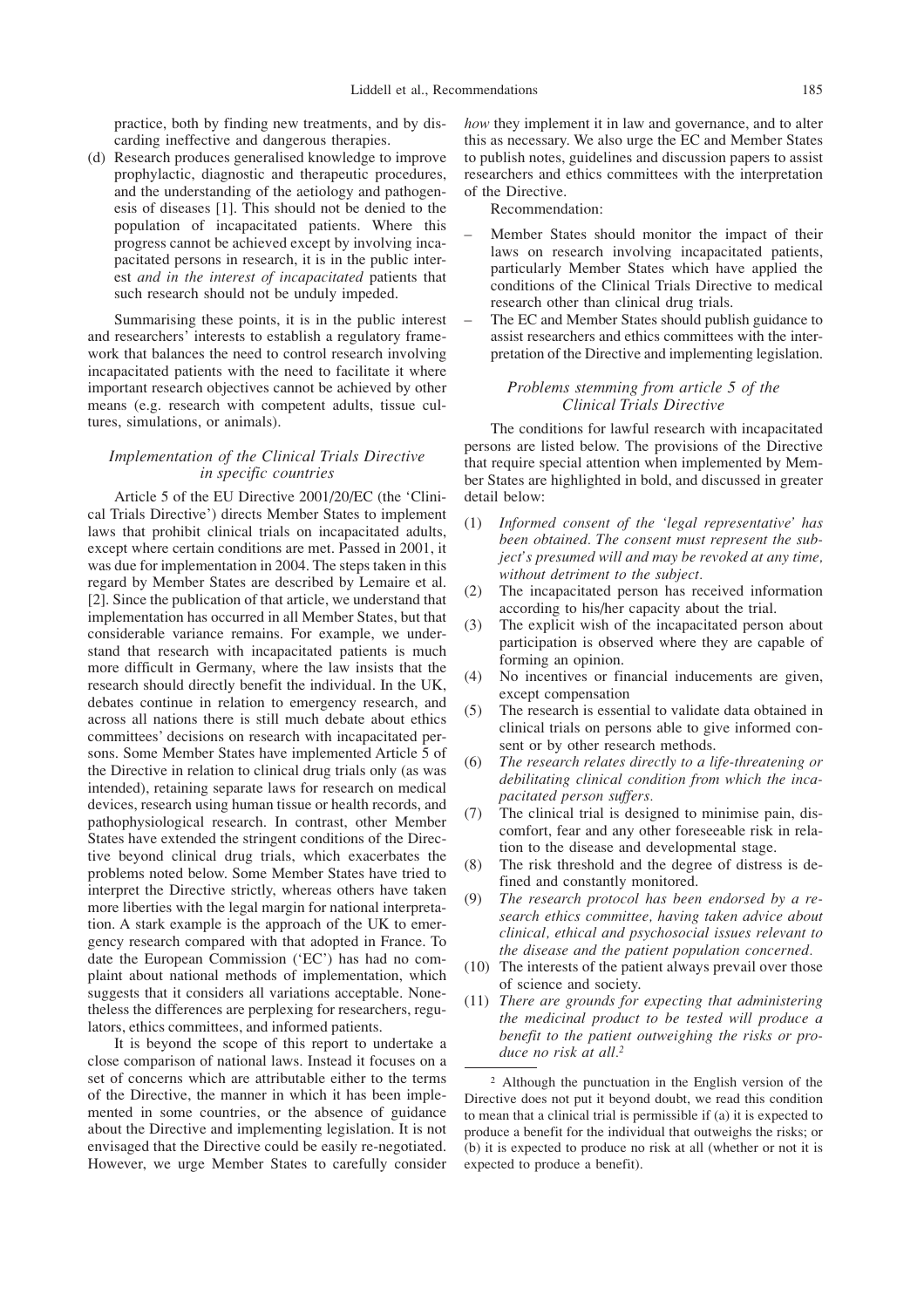The purpose of the conditions is clear. Research should involve incapacitated patients only where: (i) there is a good scientific case; (ii) there is no alternative means to ascertain the information; (iii) the risks (including physical and psychological) are small, proportionate, minimised, and monitored; (iv) the limits of the risks are approved as satisfactory by an independent person(s); and (v) the individual's autonomous choices are actively facilitated and respected so far as possible.

These are admirable goals. However:

- Point (11) which corresponds with Art 5(i) is problematic unless interpreted in the context of the requirement for clinical equipoise.
- Point (9) which corresponds with Art  $5(g)$  is commendable in theory, but presents difficulties in practice due to the variable quality of ethics committees' deliberations.
- Point  $(1)$  which corresponds with Art  $5(a)$  creates serious difficulties for research on emergency and critical care. It erroneously assumes that it is possible to consult 'legal representatives' in every situation.
- Point (1) also raises questions about bias in data collections when consent for research is withdrawn.
- Point  $(6)$  which corresponds with Art  $5(e)$  is problematic if it is interpreted to prevent important research where incapacity is not caused by disease.

These problems are described in more detail in the remainder of the report.

#### *Risk assessment*

It is widely accepted that the purpose of research is to produce knowledge that can be generalized to improve the well-being of individuals within the community. This means the purpose of research is not necessarily to provide benefit to patients who are asked to participate, and the risks associated with research must be carefully scrutinised in order that society does not take undue advantage of them. On this, there is consensus between the Member States. The difficulty has been to establish a method for assessing when the risks of medical research are acceptable.

The Directive and other European instruments [3] have gone some way towards resolving and harmonising the issues. These state that individuals should be included in research only if the ratio between risk and potential benefit is positive [4]. The phrasing in the Directive is that there must be 'grounds for expecting that administering the medicinal product to be tested will produce a benefit to the patient outweighing the risks or produce no risk at all'. This has encouraged some Member States, such as France, to revoke laws that required the research to involve direct individual benefit. This is a very positive step, however the precise manner in which this phrase is to be applied is not obvious. In particular, it is not clear how it may be said that the ratio between risk and potential benefit is positive when there is an ethical requirement that research should proceed only in circumstances of clinical equipoise.

Clinical equipoise is a fundamental tenet of medical ethics, but the concept is not addressed in the Directive. It is based on the principle that doctors have a professional duty to provide patients with a form of treatment that they believe on best available evidence to be most appropriate (provided it is affordable). It is contrary to a doctor's duty of care to enrol patients in a trial that is known to involve inferior treatment. Accordingly, research that compares treatments should take place only where there is genuine uncertainty amongst the clinical community (and informed competent patients) about the validity of the nonstandard treatment. A rough rule of thumb is that research that compares treatment A and B should take place only where the clinical community believes that the likelihood of treatment A being better than treatment B is 50%. (Strict numerical equality is not essential; substantial uncertainty is considered sufficient).

In situations of clinical equipoise (i.e. uncertainty about preferred treatment), the Directive's requirement that research not be expected to produce a risk higher than the anticipated benefit can seem problematic. The uncertainty that is an intrinsic part of clinical equipoise seems to preclude a clear weighing of risks and benefits. A good trial is expected to be conclusive, hence one arm of the trial is *expected* to have a worse outcome.<sup>3</sup> However, there is substantial uncertainty as to which of the two groups this will be. This is a crucial point left unclear in the Directive.

One approach is to analyse the risk/benefit ratio in light of the entire clinical trial protocol. This is problematic for two reasons. It fails to acknowledge that a protocol may contain therapeutic procedures, non-therapeutic procedures or both. Research safety monitoring committees and ethics committees should not be concerning themselves with the risks associated with therapeutic procedures. Second it does not resolve the tension between clinical equipoise and the requirement for a positive risk/benefit ratio.

Weijer and Miller present a solution to the problem [5]. They argue that rather than assess the risk ratio of the clinical trial *in toto*, the risks in a trial protocol should be analysed in two steps. First, demarcate the components of the trial that relate to accepted treatment administered with therapeutic intent (the treatment component) from other components delivered solely to test a scientific hypothesis (the non-treatment component). The second step is to analyse the risks presented by the two components. The style of analysis to be directed at the two components is not identical since the researcher's intent differs in each component [6].

In so far as treatment procedures are concerned, Weijer and Miller argue that a research ethics committee should satisfy itself that the protocol involves only accepted forms of medical treatment or treatment in clinical equipoise. Significantly, the risk/benefit ratio associated with the treatment procedures should not be scrutinized by a research ethics committee; the legitimacy of these risks are assessed according to clinical standards.4 The next step

<sup>3</sup> Except in equivalence trials, where both arms are expected to have the same outcome.

<sup>4</sup> The clinician may be required by national law governing treatment of incompetent patients to ascertain a favourable risk/benefit ratio before taking action with therapeutic intent. For example, in England the risks must be assessed to determine if the treatment is in the patient's best interests. This is a decision to be made within the doctor-patient relationship, not by a research ethics committee.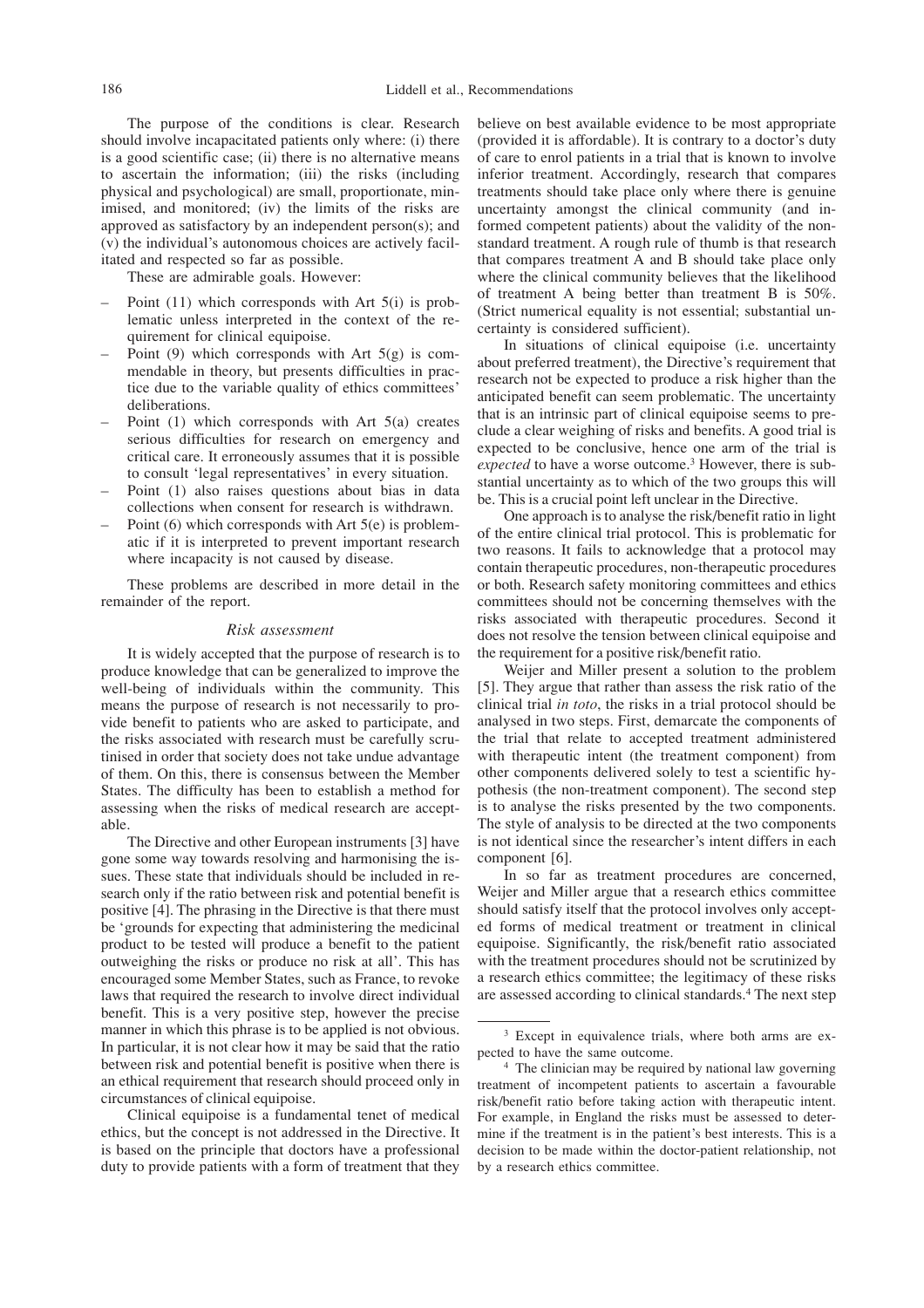is to address the risks inherent in the *non-treatment components of the trial* [5–7]. This part of the trial (the monitoring and other procedures required for the conduct of the trial) is administered without therapeutic intent, accordingly it is these risks which must be strictly scrutinised and controlled. Many commentators recommend a concept of minimal risk indexed to the risks of everyday life and routine medical care encountered by patients [4].

By adopting this style of risk analysis, the judgment about clinical equipoise is separated from the assessment whether there is a favourable risk/benefit ratio. The requirement for equipoise ensures the patient does not receive therapeutic interventions known to be inferior. The requirement to ascertain a favourable risk/benefit ratio is carried out in relation to the non-therapeutic components of the trial.5 This protects patients by ensuring that risks attributable to the quest for knowledge are not balanced against therapeutic benefits which the patient might receive whether or not they were enrolled in the trial (risks created without therapeutic intent must be separately justified), and means ethics committees will not make decisions for which they have no legal or ethical competency (treatment choice). Thirdly, this approach means that the risk assessment can be carried out notwithstanding uncertainty about the trial's outcome because it relates to a different set of procedures – the component of the protocol which is assigned for non-therapeutic reasons – which in most circumstances can be assessed straightforwardly.

Unfortunately, the Directive fails to take a clear stand on these issues. The wording of Art 5(i) states that the risk analysis should focus on the 'administration of the medicinal product under investigation', which leaves it ambiguous whether component analysis or some other form of risk assessment should be adopted. We recommend that Member States endorse component analysis and publish guidance to this effect in order to avoid the problems described above. Provided this approach is adopted – that is, provided the assessments of treatment risk and clinical equipoise are separated from the assessment of the risk/ benefits associated with non-treatment component – there is no generic problem with the requirement to analyse the risk/benefit ratio in the face of clinical equipoise.

We think this is permitted by the Directive, however an important corollary follows. If component analysis is adopted it will be necessary to interpret pragmatically and purposively (rather than literally) the Directive's requirement that there be grounds for expecting the intervention will produce a benefit outweighing the risk or no risk at all. This is because component analysis focuses the risk inquiry on the non-therapeutic components of the trial which are not intended to produce benefits (although some do) and will necessarily be associated with some risk. The risk may range from the trivial risks of blood sampling (almost an invariable regulatory requirement in any drug trial), to (for example) the radiation burden associated with serial X-ray CT scanning to monitor the efficacy of a novel drug for treating cerebral haemorrhage [8]. Indeed, several of these procedures may be required to enhance

patient safety, by allowing early detection and treatment of side effects and complications. Given these considerations, it would seem impossible to allocate a description of 'no risk' to the non-therapeutic (i.e. monitoring and enabling) component of most clinical trials. We therefore recommend the approach used by Weijer [6] who argues that risk should be minimised, proportionate to the knowledge gained and, be no more than minimal. In our view this is legitimate notwithstanding the text of the Directive, since the phrase 'no risk' can be construed purposively to mean 'no significant risk'.

This problem is exacerbated if Member States apply the language of Art 5(i) to other types of research beyond the definition of clinical trials. The working group is not aware of the extent of the problem, but heard that sectors of civil society in the UK lobbied strongly for a law that would prohibit research using tissue and data from incapacitated persons unless it would directly benefit the individual or involve absolutely no risk. Such a standard would have precluded research based on the collection of blood, tissue or data, research based on surveillance, or pathophysiological research (e.g. injecting dye to observe oedema formation).

The parallel group also discussed the difficulty associated with some risk comparisons. For example in severe traumatic brain injury is death a more serious risk for a patient than staying alive in a persistent vegetative state or with minimal consciousness? Or in stroke research is one to regard having an aphasia as more harmful than a paralysed arm? While subjectivity and incommensurability of risk is not caused by the Directive, it is an issue that must nevertheless be tackled by Member States when implementing governance frameworks. In our view, component analysis helps ameliorate the difficulties.

As a hypothetical example the group considered a research project where stroke patients are given a new thrombolytic agent (Drug X). If the law required the researcher and the ethics committee to examine the risks and benefits of the research study as a whole, it would take account of the likely benefits and risks of randomising a patient to receive Drug X (compared with giving the patient a standard stroke therapy), and insist on a conclusion that there are grounds to expect that Drug X will produce more benefits. However when Drug X and the standard therapy are in clinical equipoise (which they should be before a clinical trial is undertaken), it is fictitious to draw this conclusion. Furthermore this approach erroneously examines the benefits of treatment and the risks flowing from the underlying disease and standard treatments. If component analysis is adopted instead, one would compare the potential benefits and risks that are attributable to the aspects of the research protocol that are administered without therapeutic intent. This is the proper province of research governance and fits well with the ethical requirement for clinical equipoise. In this example, Drug X is in clinical equipoise with other therapies and administered with therapeutic intent. The risks associated with this component – principally the risk of haemorrhage – are therefore to be governed by clinical standards. The risks attributable to the non-therapeutic component of the research protocol are the risks associated with randomization, chart review and additional blood tests. The monitor-

<sup>&</sup>lt;sup>5</sup> The risks associated with therapy are not irrelevant. They are considered separately when assessing whether a state of clinical equipoise exists.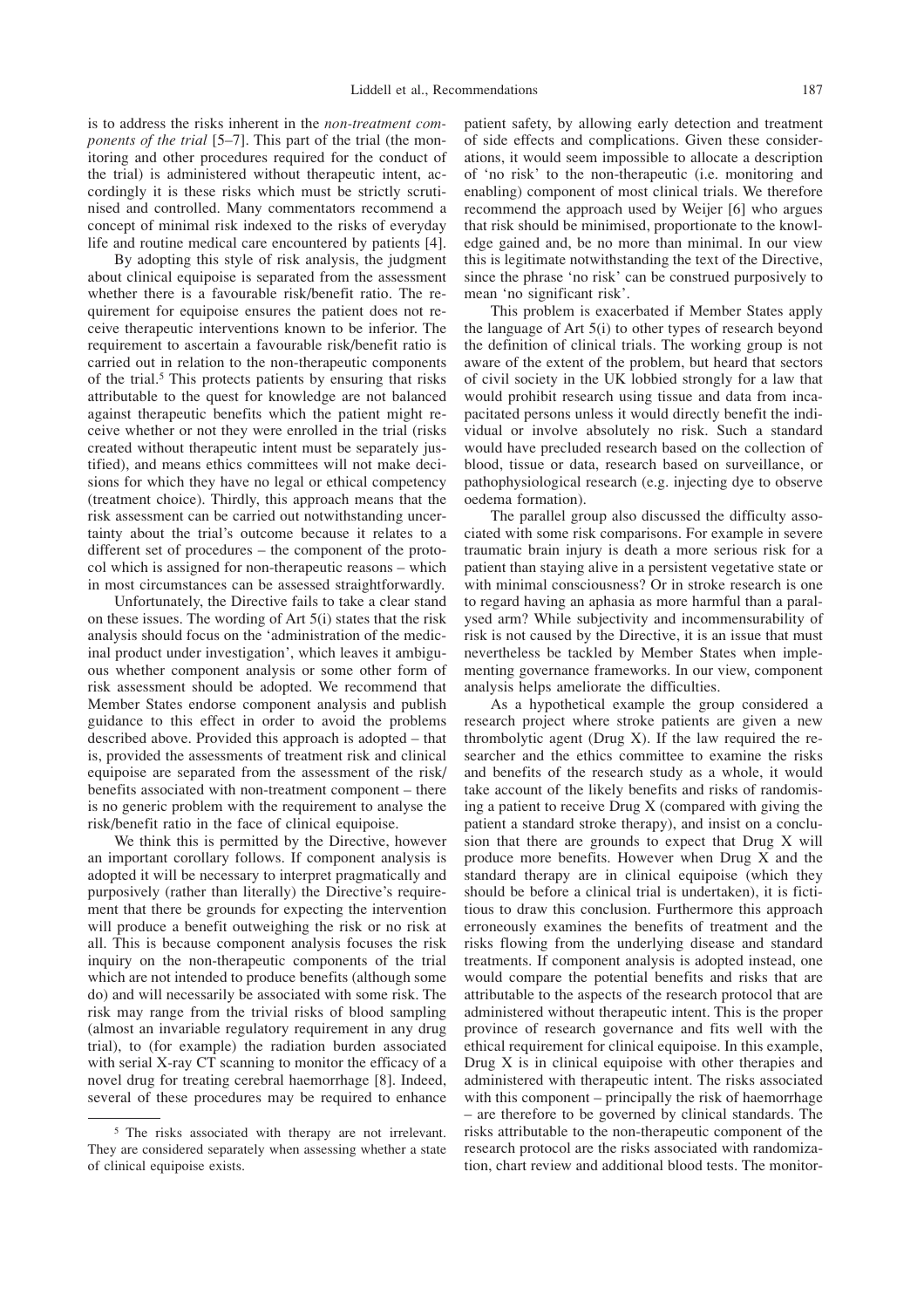ing associated with a trial may be expected to provide some benefit (e.g. additional imaging which detects abnormalities, complications or disease progress more quickly). But in any event the risks are minimal, therefore the trial should pass the risk assessment.

Recommendations:

- The EC and Member States should recognise that in circumstances of clinical equipoise (which is an ethical requirement for enrolling patients in clinical trials) there will be substantial uncertainty whether administering a medicinal product will benefit a patient. The requirement that the trial be expected to produce benefits outweighing risks (or no risk at all) must be interpreted in light of this.
- The EC and Member States should publish guidance about 'component analysis' to clarify that when assessing whether a trial will produce a benefit to the patient outweighing the risks (or no risk at all), the judgment should be made with reference to the benefits and risks associated with the research component of the trial (rather than components of the trial that reflect accepted medical therapies or treatments in equipoise).
- In conjunction with component analysis, the EC and Member States should review or clarify the requirement that the trial produce 'a benefit to the patient outweighing the risks or produce no risk at all'. It should allow a protocol to include non-therapeutic components (e.g. scans, chart checks, blood tests) of no benefit to the individual, provided they represent no more than minimal risk, are minimised and proportionate to the knowledge gained.
- When national legislation implementing the Directive covers more than clinical drug trials, Member States should ensure it permits research with no therapeutic benefit for the individual provided it poses them no more than minimal risk (for example observational studies, research using human tissue samples or health records, and pathophysiological research).
- Researchers should document instances where nontherapeutic research has been unwisely prohibited by inappropriate implementation or extension of the Directive.
- The EC and Member States should support ethical and legal research to develop guidelines for difficult risk comparisons.

#### *Ethics committee review*

Members of the working group also noted concerns about the capacity for Ethics Committees to make wise decisions where research involves incapacitated patients. Art  $5(g)$  of the Directive stipulates that ethics committees should have members with relevant expertise, or take advice, in relation to clinical, ethical and psychosocial questions. However, it is still the case that individual committees often lack the necessary expertise to assess the clinical, ethical and psychosocial questions that arise about the disease and patient population. It is important that they have opportunities to access specialist advice.

This is particularly important given that ethics committees are often the sole public arbiter of the acceptability of a research project. Conservative decisions fail to support the public interest in research, and unduly cavalier decisions fail to support the public interest in protecting individuals' rights and interests.

Multicentre and multinational research projects experience another difficulty. When required to seek the approval of several ethics committees, researchers are sometimes given different decisions in relation *to the same research protocol*. For example one multicentre, multinational survey of patient and relative opinions of the ideal qualities of an intensive care doctor was approved by ethics committees in eight Member States but rejected twice by a UK multicentre research ethics committee (MREC) before being approved on appeal to a second MREC; however, this MREC then required the local study coordinators to obtain approval from their local research ethics committees (LRECS) in each of ten participating hospitals. Whatever view one takes about ethical relativism, this level of review is overly demanding and is not serving the public interests described above.

The establishment of central and regional ethics committees helps to minimise undue bureaucracy and build specialist expertise. When setting up such systems, Member States must consider the powers (if any) that will reside in local committees. As the example above demonstrates, problems can arise if local committees have broad powers of veto. Their remit should therefore be tightly circumscribed [9, 10].

Overall, we suggest that if the system of ethical review is to function respectably, fairly and efficiently, it needs substantial centralisation, more resources and better systems for consistent and predictable decisionmaking [11].

Recommendations:

- The EC and Member States should increase the resources available for Ethics Committees to secure members or advisors with specialist knowledge relevant to clinical trials with incapacitated patients.
- The EC and Member States should develop centralised bodies, guidelines and records of precedent decisions for ethics committees to increase the efficiency, consistency and predictability of their decisions.

#### *Revocation of consent*

Art 5(a) states that consent to enrol an incapacitated patient in a clinical trial may be revoked at any time. Members of the working group noted that this had led to confusion about the extent of the power to revoke the individual's participation. Clearly it means the legal representative has the power to order that the giving of the medicinal product or placebo cease prospectively. The legal representative may also order that no additional tissue or data be collected prospectively. The question is whether the legal representative has the power to order that the tissue and data collected up to that point be destroyed or not be used for research? For example could the legal representative order that data about the patient recorded in tables and databases be erased or blocked? Such a power could create practical difficulties for researchers. It was also suggested that data could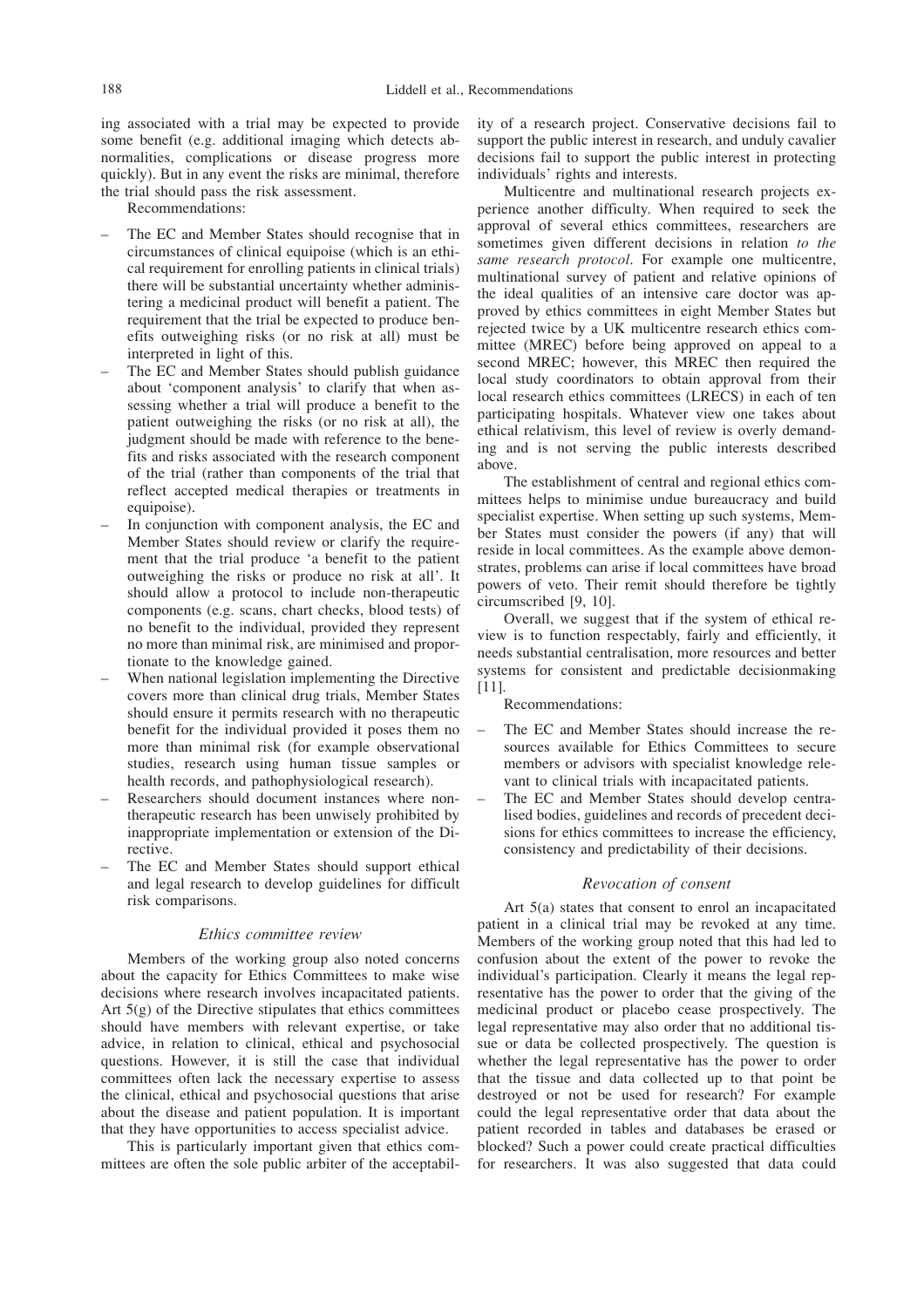become seriously biased if survivors retracted consent, but non-survivors did not. Researchers attending the meeting argued that too many revocations might jeopardize the process of randomization [12], particularly if survivors retract consent and non-survivors do not. In view of this researchers argued that the privacy interests of research participants are not disproportionately interfered with when data collected *up to the point of withdrawal* is used after withdrawal. However, members of the working group thought the arguments for this position were less persuasive where the requirements for proxy-consent had been waived or deferred, the data was sensitive, it was possible to separate out data and the risk of bias was small. The working group also noted that, arguably, this issue was governed by the Data Protection Directive rather than the Clinical Trials Directive.

Recommendation:

– The EC and Member States should clarify the extent of a legal representative's power to revoke the individual's participation in a clinical trial with reference to the future analysis for research purposes of data or tissue already collected.

#### *Permitted investigations*

Art 5(e) states that research with incapacitated patients should relate 'directly to a life-threatening or debilitating clinical condition from which the incapacitated person suffers.' The underlying purpose is to prevent researchers involving incapacitated individuals where the study lacks sufficient significance or could be carried out equally effectively with competent patients. This is an important safeguard. An injustice occurs when the burdens of research are imposed unduly on incapacitated persons who cannot protect themselves. However, it is important that the text of the Directive is not taken to mean that the research must relate to a condition which is *caused* by mental incapacity. This is not what it means, and to our knowledge this problem has not been reflected in national legislation implementing the Directive. However, it was an issue in the UK during the passage of related legislation [13], and it is important that similar mistakes are not made by ethics committees. It presents problems in several scenarios.

Some debilitating clinical conditions (e.g. organ failure) may result in mental incapacity which is a consequence of non-neurological disease, or due to essential therapy. For example patients with serious infections often develop severe respiratory failure; a scenario that represents the most common category of admissions to general intensive care units. In such patients the severe systemic illness may, in itself, affect capacity. In addition, artificial ventilation delivered through a tube in the windpipe is usually very uncomfortable and patients are given strong painkillers and sedatives to make them more comfortable. Research involving sedated patients is important in order to investigate the causes of organ failure and appropriate therapeutic responses. The text of the Directive clearly supports it, but Member States may misinterpret it in their effort to protect incapacitated patients.

A second set of circumstances relates to non-neurological complications of incapacitating disease. Airway reflexes are compromised in patients with a depressed level of consciousness, resulting in an increase in the incidence of aspiration pneumonia. Research aimed at preventing such pneumonia is clearly in the interest of the incapacitated patient.

A third set of circumstances is more complicated. Suppose we are looking at a new sedative drug to be used in intensive care for patients on ventilators. The question to be investigated is whether the drug is superior or safer. It might be said that this research is impermissible because it is not *directly* related to the principal life-threatening or debilitating clinical condition from which the patient suffers – namely organ failure. In contrast, the working group felt that Member States should take the view that this research complies with the Directive because ventilatory failure is a debilitating clinical condition, and sedation is a necessary part of its management. In this setting the 'debilitating clinical condition' may not be the *cause* of incapacity, but the research nevertheless meets the prime purpose of Article 5.

Recommendation:

– Ethics committees should ensure that they interpret the phrase 'research … directly related to a lifethreatening or debilitating clinical condition' appropriately, and not too narrowly. The interpretation should permit research in non-neurological conditions accompanied by incapacity, research in settings where incapacity is the consequence of essential therapy, research that addresses the common complications of incapacitating conditions, and research to improve methods of supportive therapy.

#### *Legal representatives for proxy consent*

Members of the working group noted that Member States have defined the people that can act as a 'legal representative' in very different ways. A comparison is provided by Lemaire et al. [2]. For example, in the UK, a doctor primarily responsible for the patient's medical treatment or a person nominated by the health service can act as the legal representative Two caveats apply: the doctor or hospital nominee must not be connected with the conduct of the trial, and cannot make the decision if a person with a closer relationship with the subject is available and willing. This is adopted by very few Member States. In the majority, medical professionals cannot act as a legal representative.

This variation is lawful and not discouraged by the Clinical Trials Directive. It explicitly states that the concept of 'legal representative' is determined by national law, giving the Member States considerable discretion. Subject to concerns expressed in the next section in relation to emergency and critical illness research, each of the approaches is justifiable in a pluralist society.

But while pluralism is justifiable, it presents two sets of problems. In the first place, the highly variable definitions may have a negative impact on international trials. Secondly, researchers in countries with a narrow interpretation of 'legal representatives' report difficulties carrying out important types of research. This is relevant not only to emergency research (discussed below) but also research on other diseases such as dementia and stroke.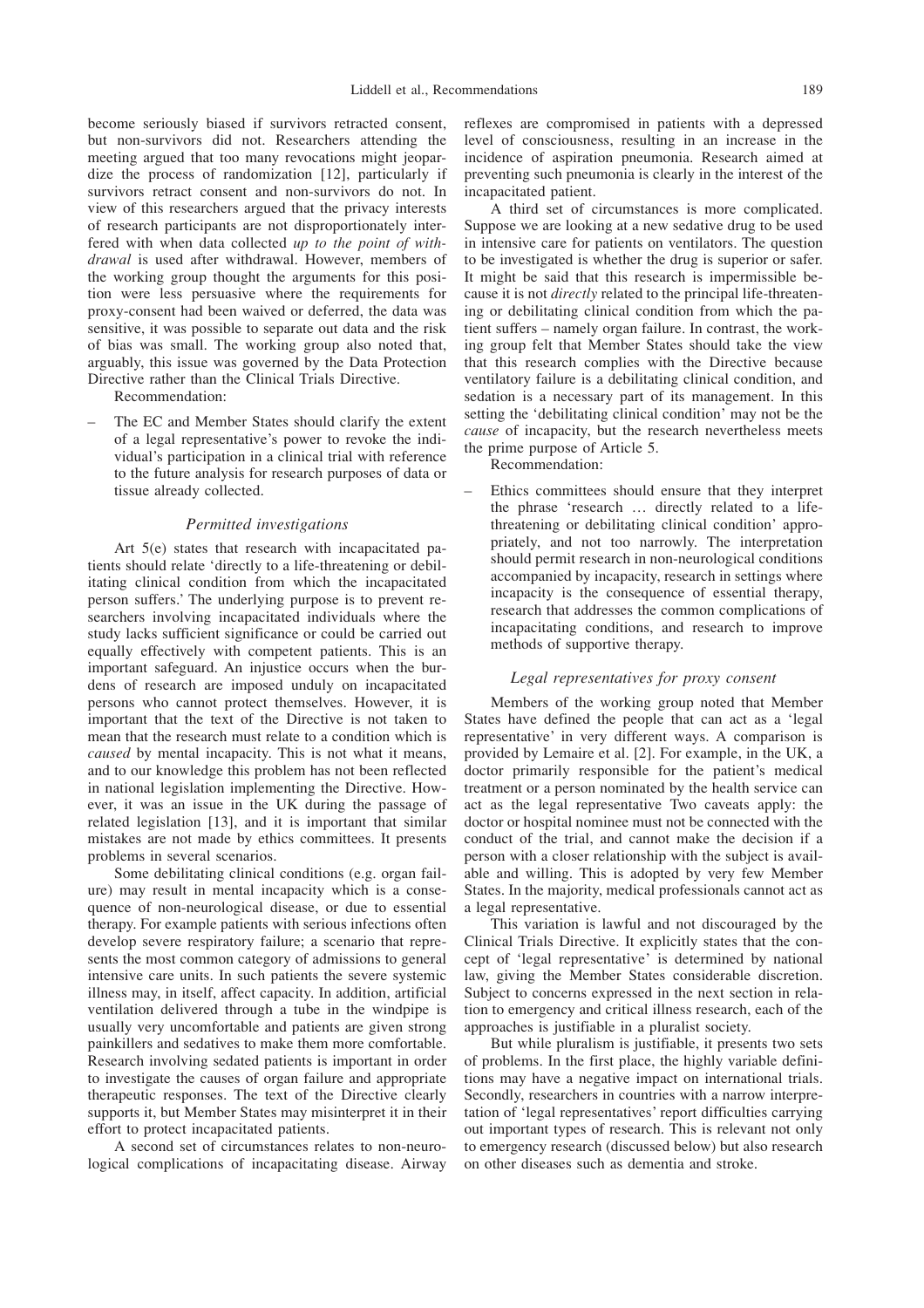The Working Group took the view that greater harmonisation would be difficult to achieve at this point in time as Member States tend to regard their own approach as the most appropriate, and will not readily negotiate a new definition of 'legal representative'. However, if the implications of the narrow definitions were made clearer to the public in the countries adopting narrow definitions, there might be more support for broader definitions.

Recommendation:

– Further legal research should be undertaken to ascertain the definitions of 'legal representative' that apply in Member States. This could be used as a resource to ensure the lawfulness of international trials; for the basis of public debates and discussion papers discussing whether to broaden current definitions; and to analyse the extent to which current definitions cause problems for research about emergency and critical illness.

#### *Emergency and critical illness research*

The requirement that consent be given by a legal representative before enrolling an incapacitated person in a clinical trial is creating serious problems for emergency and critical illness research. This research relates to some of the most devastating conditions (cardiac arrest, strokes, arrhythmias, shock states) and should be considered a public health priority. National laws should make such research possible; not suppress it.

#### Emergency research

A common problem for emergency research is that researchers cannot contact a 'legal representative' (as defined by the Directive and implemented by Member States) in time to get their permission to involve the patient in a study. Some treatments must be provided as soon as possible and within several hours. Family members cannot be found, ambulance officers are unwilling to take on the responsibility for making a decision, and doctors on hand are usually connected with the treatment (and thus would be deemed to be connected with the conduct of the trial) [14–16]. Research studying cardiac arrest is a key example. The best available data shows that every minute of delay in definitive treatment reduces the chance of success by over 20% compared with that in the previous minute [17].

One solution, as implemented in the UK in 2004, is to permit the health service provider to appoint a suitably qualified individual to act in the capacity of legal representative. This solution is not always adequate. The National Acute Brain Injury Study (Hypothermia) demonstrated that using witness-signed proxy consent resulted in low accrual and late achievement of target temperature [18]. In the cardiac arrest example it would be unlawful and unethical to delay treatment whilst waiting to locate a hospital nominee for permission to enter the patient in the clinical trial. Yet there are many serious questions about treatment post-arrest that can be answered only through such research.

Another solution is to *waive* the requirement to obtain the consent of a legal representative where treatment (and any associated research) must commence as a matter of urgency (say within 8 hours). A set of criteria to define the circumstances where waiver of consent should be possible was discussed. Reference was made to the criteria of the FDA (US), the Tri-Council policy statement and the Declaration of Helsinki all of which countenance the waiver of consent in an emergency setting [19]. Some Member States have implemented such rules notwithstanding the apparent limits of the Directive [2].

It was suggested, but no firm view was expressed, that a complete waiver of the consent requirement does not provide sufficient safeguards for the rights and interests of the individual. An alternative is to *defer* the requirement to obtain the consent of a legal representative until a legal representative becomes available or the subject regains capacity. As a further safeguard, the period of time for deferral could be capped. Proxy-consent would be required to continue the trial.

In all proposals, it is envisaged that the prior approval of an ethics committee would be required. In this case, it is particularly important that the expertise of ethics committees be improved so that decisions are neither unduly conservative or cavalier (see recommendation above). It was also suggested that it would be preferable for a regulatory body to assess the safety of the trial [19], for example a safety monitoring committee established by the European Agency for the Evaluation of Medicinal Products.

Some lawyers have questioned whether systems of waived or deferred consent comply with the Directive. In the UK, it was argued that the language of the drafting indicates that a legal representative (however defined) must assess the subjective circumstances of each patient prior to enrolment. However, regulatory bodies in Brussels did not object when the French, Belgian and Dutch provisions – which all entail a waiver of consent in emergency conditions – were first presented. For many Member States it is also relevant that a waiver accords with the Additional Protocol to the Convention on Human Rights and Biomedicine [3]. The UK government has recently proposed to amend its laws to implement a system of deferred consent (valid for 24 hours). Public consultation is afoot.

Whatever the existing diversity, it would be advantageous for Member States to adopt a common solution. Recommendation:

– Article 5(a) should be construed purposively or amended if necessary (by extension, waiver or deferral) to permit and harmonise emergency research involving incapacitated persons where treatment must be commenced as a matter of urgency.

#### Critical illness research

Problems have also been experienced in critical illness research. The Directive leaves the definition of 'legal representative' to Member States. A variety of definitions apply, not all of which are pragmatic in the context of critical illness research. In some countries, such as Austria and Germany, a legal representative must be court-appointed. Often the courts will appoint a close family member. In other countries close relatives can automatically